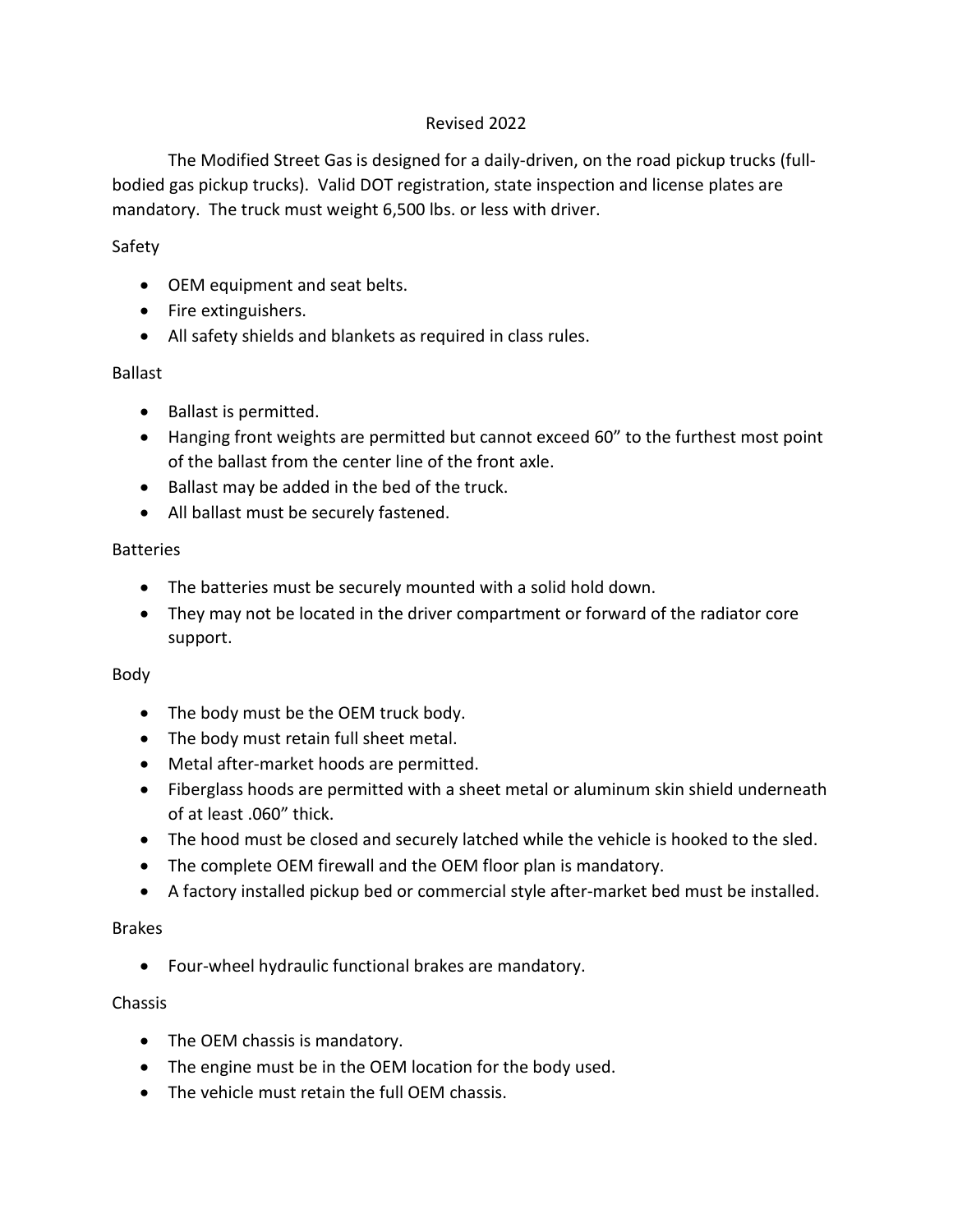• Wheel tubs, back-half conversions, tube chassis, etc. are prohibited.

## Cooling System

• Radiators must be in the stock location and be of at least stock size.

### Driveline

- An OEM transmission and transfer case are mandatory.
- They must have been an option on a one-ton or smaller pickup.

#### Driver Restraint System

• The OEM restraint system is mandatory and must be worn.

#### Engine

- The engine must have been available as a factory option on a one ton or smaller pickup truck.
- Engines are allowed a .030 overbore.
- Blocks must circulate coolant freely. No hard-filled blocks.
- Electric water pumps and cooling fans are allowed.
- All other accessories must be powered by factory belting.

### Exhaust

- Headers are permitted. All exhaust must be street legal.
- The exhaust must exit rearward of the driver's compartment.
- Stacks exiting through the hood or fender well are prohibited.

## Fire Extinguisher System

- A fire extinguisher is mandatory.
- An on-board fire suppression system is permitted.

#### Fuel

- Pump gas and Cam 2 are allowed.
- Nitrous oxide and propane are prohibited along with other oxygen extenders.
- All system components must be removed from the truck.

#### Fuel System

- The OEM fuel tank is mandatory and must be used.
- Racing fuel cells are prohibited and must be removed from the vehicle.

## Harmonic Balancer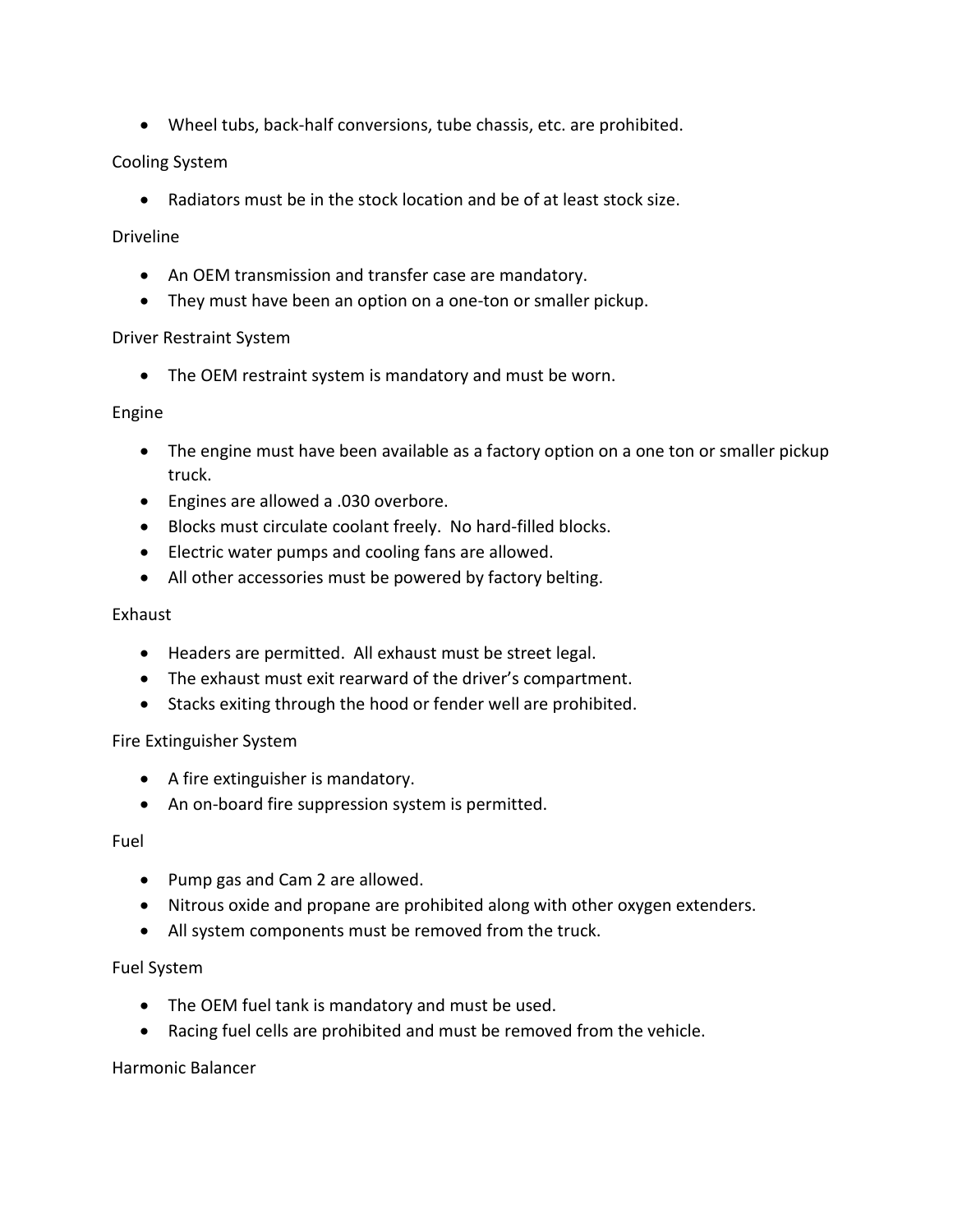• All engines turning 4500 rpm and higher must be equipped with a harmonic balancer or damper meeting SFI Spec 18.1.

Hitch

- The hitch must be a receiver-style hitch; reinforcements are permitted.
- Reinforcements must not extend forward of the centerline of the rear axle or to the axle housing itself.
- Trick hitches are prohibited.
- The hooking point must be the rear-most point on the vehicle and must be rearward of the stock location of the tailgate.
- The hitch must be horizontal to the ground and stationary in all directions.
- Bumpers may be notched or removed.
- The hitch's height from the ground may not exceed 26 inches.
- The hooking point must have a minimum 3.750 inches inside diameter opening for the sled hook.
- The hooking point will be measured to the center of the clevis loop.

#### Interior

- A complete interior including dashboard, door panels, headliner, etc. is mandatory.
- Two matching fronts are mandatory.
- After-market seats are permitted; they must be fully upholstered.
- All factory controls (lights, signals, horn, windows, wipers, etc.) must be retained and operative.

## Rear End

- Non-OEM rear-end housings are prohibited.
- It must have been an option on a one-ton or smaller pickup.
- Rear axle bolts must be covered by a cap or shield.

## Steering

- The vehicle must retain the full, original OEM steering gear and OEM power steering assistance, if it was so equipped.
- Additional stabilizers are permitted.
- Non-OEM power assist methods are prohibited.

## Street Equipment

- Complete headlight and taillight assemblies (all) are mandatory and must be operative.
- Complete OEM windshield and windows are mandatory.
- Windows must be operative per factory specifications; that is, they must open and close via OEM electrical or mechanical means.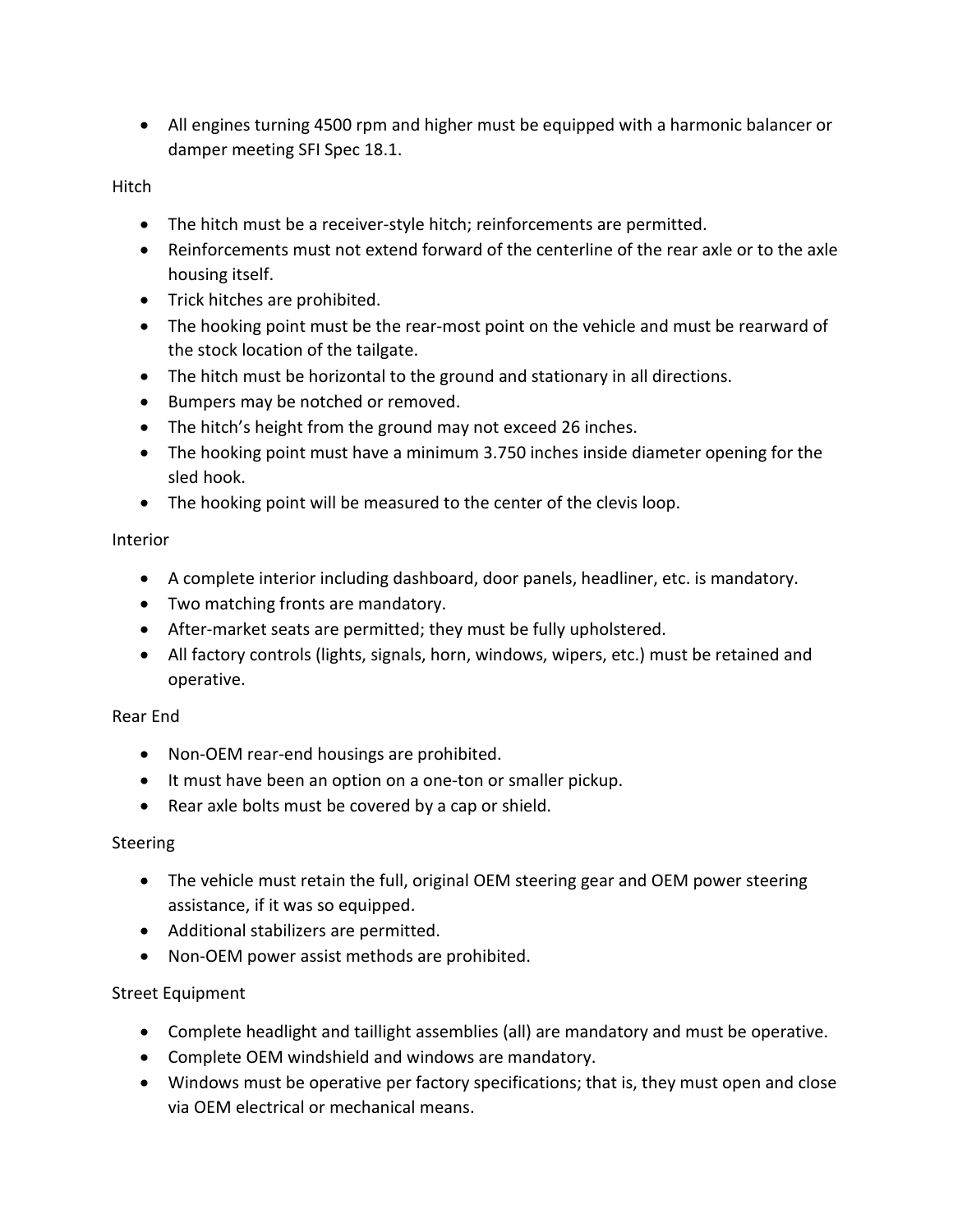### Suspension Front

- The upper mounting point for strut assemblies must be in the factory location.
- Adjustable caster/camber pillow ball mounts are permitted.
- The lower control arm may be strengthened provided factory-mounting points to chassis are maintained.
- The lower mounting point for the strut assembly may be modified for improved caster or camber.
- Strut tower braces, lower tie bars, sway bars, and limited straps are permitted.
- Traction bars and devices are permitted.

#### Suspension Rear

- An OEM-style suspension is mandatory.
- Lowering or raising the vehicle height with suspension modifications is permitted.
- Traction bars and devices are permitted; they must be bolt-on only; welds are permitted for attachment to frame or axle housing.
- All OEM suspension mounting points must be retained and used.
- Sway bars, limit straps, and camber kits are permitted.
- A truck may run solid suspension using removable blocks.
- All rear suspensions must use at least one working shock absorber per wheel.
- Airbag spring assistance is permitted; airbag compressors must be disconnected.

#### **Tires**

- The tires must be DOT street tires.
- Cut tires are prohibited.
- Trucks utilizing dual rear wheels will be limited to a tire with maximum width of 8" of tread per tire.

#### Tow Vehicles

• Tow vehicles are permitted.

#### Transfer Case

- Non-OEM transfer cases are prohibited.
- The transfer case must have been an option on a one-ton or smaller pickup truck.

#### Transmission Automatic

- Non-OEM transmissions are prohibited.
- After-market torque converters, valve bodies and internal components are permitted.
- Transmission brakes are prohibited.